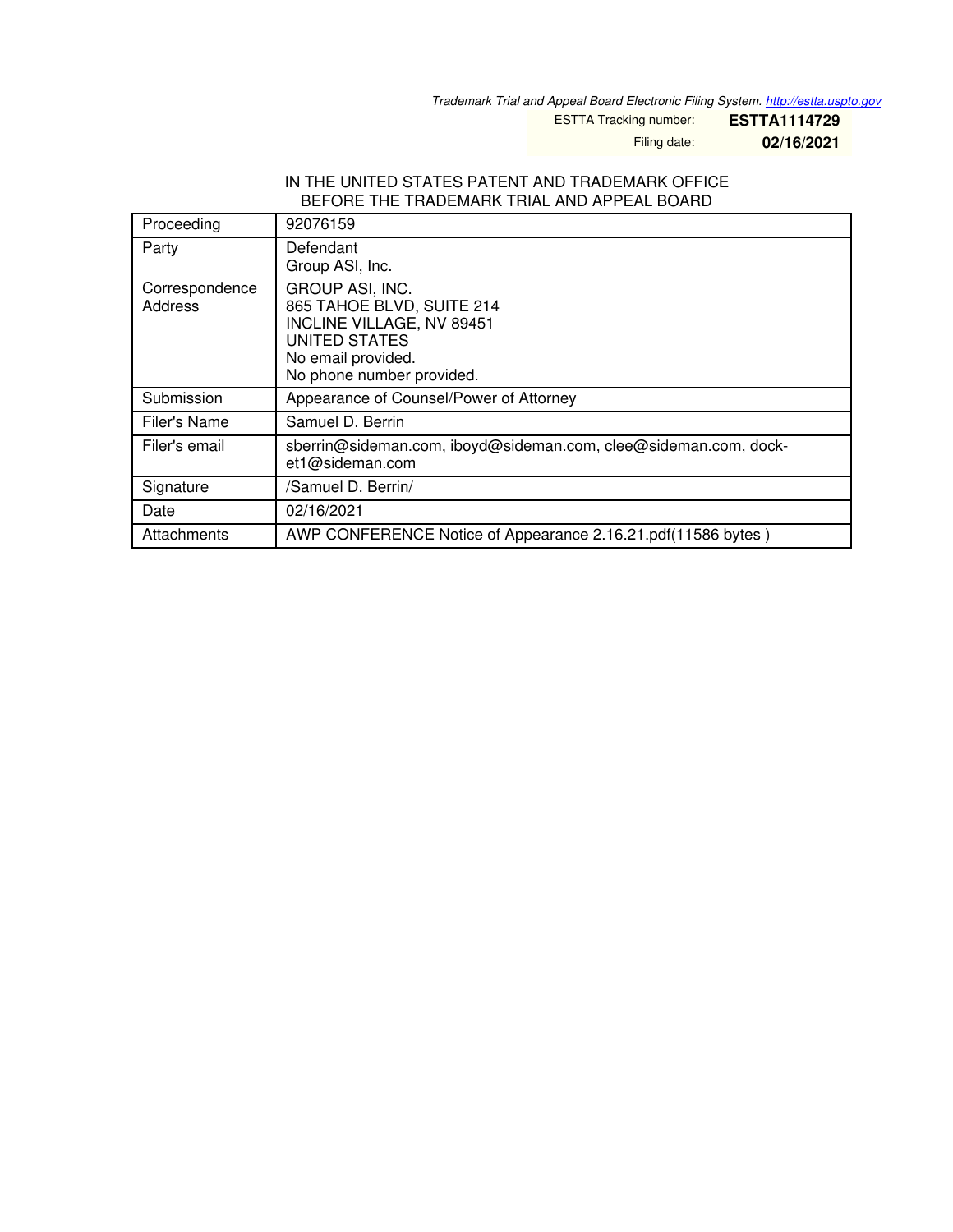#### **IN THE UNITED STATES PATENT AND TRADEMARK OFFICE BEFORE THE TRADEMARK TRIAL AND APPEAL BOARD**

 $\overline{\phantom{a}}$ 

OLFA HAMDI,

Petitioner,

v.

GROUP ASI, INC.,

Registrant.

Cancellation No.: 92076159

Registration No. 6107151 Mark: AWP CONFERENCE

### **NOTICE OF APPEARANCE OF COUNSEL**

PLEASE TAKE NOTICE that Ian K. Boyd and Samuel D. Berrin of Sideman & Bancroft

LLP hereby appear for and shall be counsel of record for Registrant Group ASI, Inc. in the

above-captioned proceeding. Mr. Boyd (SBN 191434) and Mr. Berrin (SBN 299198 ) are both

active members of good standing of the bar of the State of California.

Please direct all future communications to:

Ian K. Boyd Samuel D. Berrin Sideman & Bancroft LLP One Embarcadero Center, 22nd Floor San Francisco, CA 94111 iboyd@sideman.com sberrin@sideman.com clee@sideman.com docket1@sideman.com

Dated: February 16, 2021 SIDEMAN & BANCROFT LLP IAN K. BOYD SAMUEL D. BERRIN

> By: */Samuel D. Berrin/* Samuel D. Berrin

 Attorneys for Registrant Group ASI, Inc.